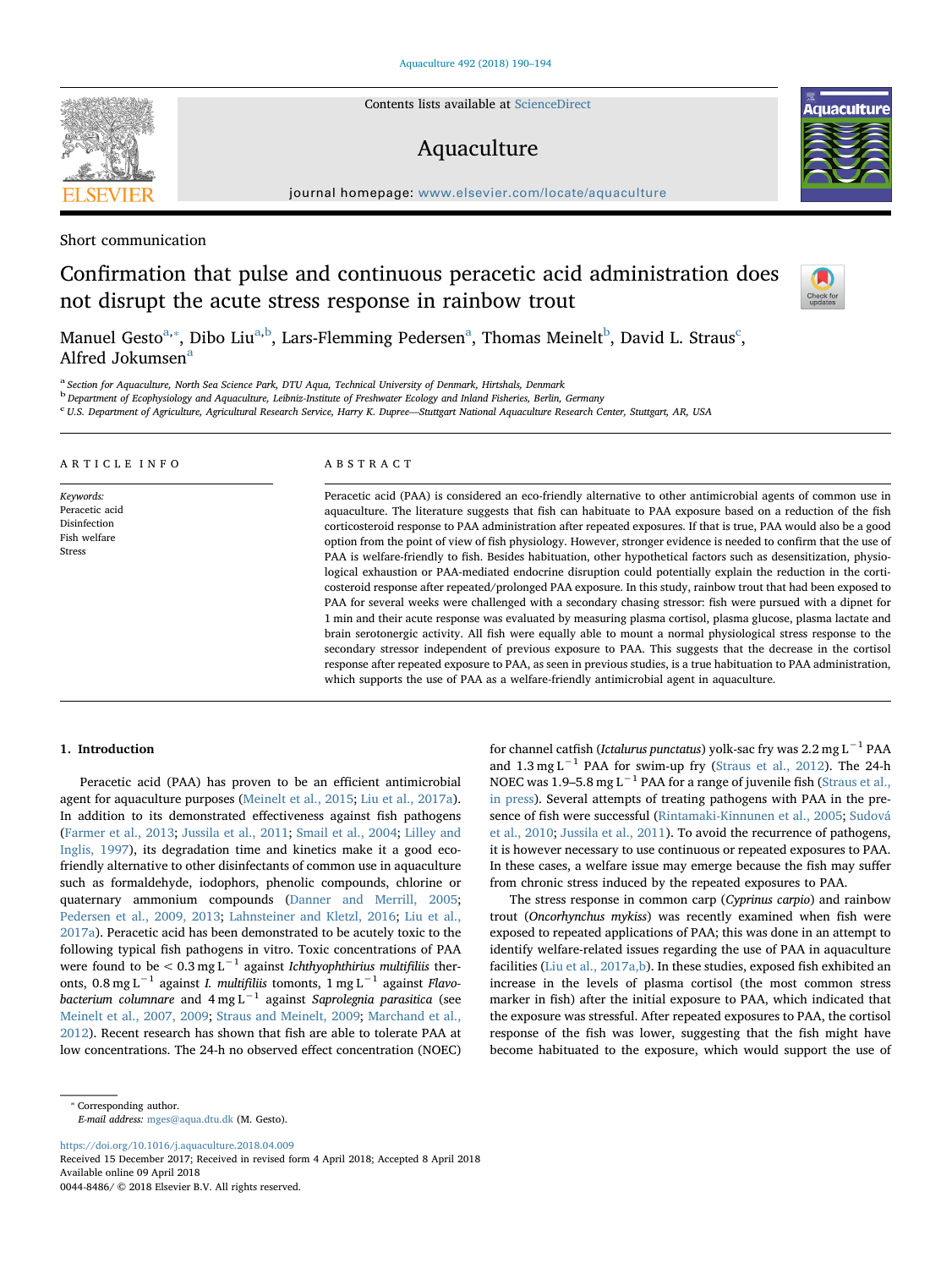<span id="page-1-0"></span>

Fig. 1. Plasma levels of cortisol, glucose and lactate after 1 min of chasing stress in rainbow trout that were previously exposed to peracetic acid for 6 weeks. Columns represent the averaged values (and SEM) of n = 6–8 fish. Different letters represent statistically significant differences among time points for a given parameter and treatment group.

PAA as a welfare-friendly antimicrobial agent. However, lower levels of released cortisol are not necessarily the result of a process of habituation ([Cyr and Romero, 2009\)](#page-3-7). Alternative explanations to habituation for a cortisol response of smaller magnitude could be related to desensitization or exhaustion of the physiological stress response without habituation, or to potential PAA-induced alterations of the normal functioning of the hypothalamus-pituitary-interrenal (HPI) axis.

The present study determined whether these alternative explanations could be excluded, thus confirming that the fish are truly able to habituate to PAA exposure. According to our hypothesis, fish that are apparently habituated to PAA would be able to mount a normal physiological stress response (evaluated by measuring plasma cortisol, plasma glucose, plasma lactate and brain serotonergic activity) upon exposure to a different stressor.

### 2. Materials and methods

# 2.1. Fish, experimental design and sampling

Rainbow trout utilized during the study of [Liu et al. \(2017b\)](#page-3-8) were used; their study evaluated how different types of PAA applications affected fish performance and system water quality in a flow-through aquaculture system. The applications were either repeated single dose (Pulse) or continuous via a peristaltic pump (Continuous). In brief, the following treatments were applied (in triplicate) to 180 L tanks containing 18 juvenile rainbow trout each: Control (no PAA exposure), Pulse (1 mg L−<sup>1</sup> PAA, twice a week) and Continuous (0.2 mg L−<sup>1</sup> PAA in the water inflow). This protocol was maintained for 6 weeks, after which the exposure experiment was completed. At that time, the average mass of the fish was 190.6 g (SD = 29.9 g) with no differences among treatment groups ([Liu et al., 2017b\)](#page-3-8).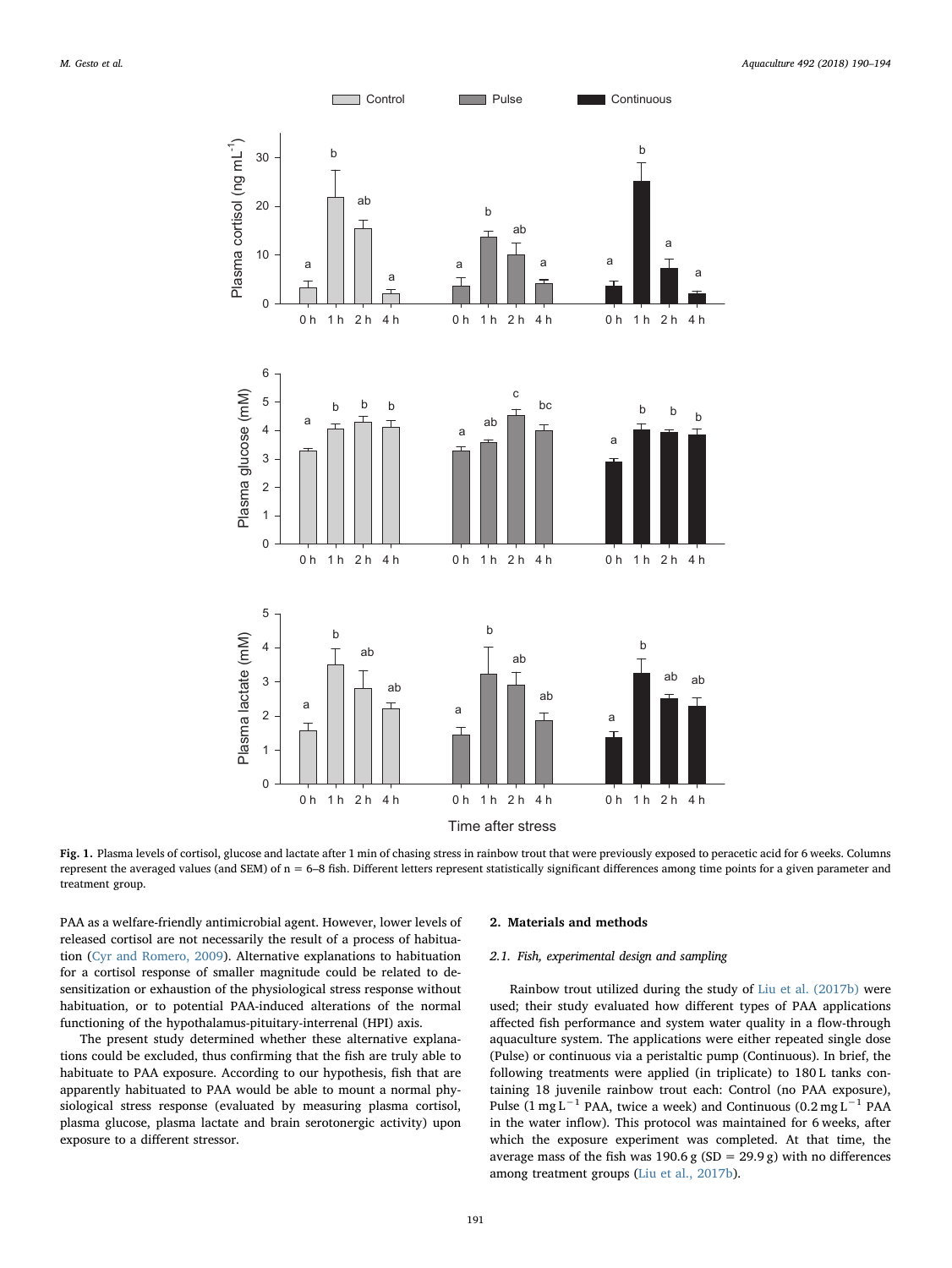The same experimental treatment groups and conditions were maintained for the present study; 48 h after the end of the exposure experiment described above, the fish were further exposed to a stress challenge of being pursued with a dipnet (chasing stress) for 1 min to evaluate the performance of the neuroendocrine stress pathways. The day of the experiment, 2 fish were quickly netted from one of the tanks and sampled as stress controls (time 0 treatment group). The net was then used to chase the remaining fish in the tank for 1 min. This procedure was repeated with the rest of the tanks. Therefore, 6 fish in total (2 per tank) were sampled as controls, for each of the treatments. At 1 h, 2 h, and 4 h after this stress, 8 fish from each treatment group were quickly netted and sampled. To minimize netting-induced stress, a single tank per treatment was dedicated exclusively to a particular sampling time. The fish were not fed for the 48 h prior to the experiment.

The sample procedure was as follows: fish were anesthetized in a  $200 \text{ mg L}^{-1}$  benzocaine solution; blood was collected from the caudal peduncle using 1-mL ammonium-heparinized syringes; the fish was then decapitated and the telencephalon was immediately dissected out, frozen rapidly in dry ice and later stored at −80 °C. The blood samples of each batch of fish were immediately centrifuged (6000  $\times$ g, 4 °C, 10 min) and the plasma was collected and stored at −80 °C for subsequent analyses of cortisol, glucose and lactate.

# 2.2. Biochemical analyses

Plasma cortisol was measured by means of a commercial ELISA kit (product #402710, Neogen Europe, Ayrshire, Scotland, UK), following the manufacturer's instructions. Plasma glucose and plasma lactate were analyzed with colorimetric kits from Sigma (#MAK013, #MAK064, St. Louis, MO, USA).

The levels of serotonin (5-HT) and its main oxidative metabolite 5 hydroxyindoleacetic acid (5-HIAA) in the telencephalon were analyzed using high performance liquid chromatography with electrochemical detection (HPLC-EC) as described by [Gesto et al. \(2017\).](#page-3-9)

## 2.3. Data analysis

The differences in the response dynamics of the different stress markers among the three experimental treatment groups were assessed by two-way ANOVA using treatment group (Control, Pulse or Continuous) and time post-stress (0 h, 1 h, 2 h or 4 h) as factors. The ANOVA was followed by Holm-Sidak post-hoc tests to identify significant differences among treatments and among time groups. SigmaPlot version 12.5 (Systat Software Inc., San Jose, CA, USA) was used for all statistical analyses and the significance level was set at  $P < 0.05$ .

## 3. Results and discussion

There were no differences in the plasma cortisol response to the chasing stressor (pursuit with a net) among the different treatment groups ([Fig. 1](#page-1-0) and [Table 1\)](#page-2-0). An increase in cortisol levels was observed at 1 h and a progressive recovery was evident at 2 h and 4 h after the chasing protocol. The cortisol response dynamics were consistent with other studies on chasing stress in rainbow trout ([Gesto et al., 2013,](#page-3-10) [2015\)](#page-3-10). The magnitude of the cortisol increase in the present study was smaller than in these other studies, most likely due to the limited duration of the stress protocol which was of only 1 min for the present study versus 3 min ([Gesto et al., 2015\)](#page-3-11) or 5 min ([Gesto et al., 2013\)](#page-3-10).

Plasma glucose also increased after the acute stress [\(Fig. 1](#page-1-0)). Plasma glucose levels usually increase upon stress exposure due to the action of cortisol and catecholamines ([Wendelaar Bonga, 1997](#page-4-9)). The glucose increase is directed to provide the animal with energy to help it overcome the threat of the stressor [\(Wendelaar Bonga, 1997\)](#page-4-9). Although the plasma glucose increase in the Pulse treatment group took longer to

### <span id="page-2-0"></span>Table 1

P-values corresponding to the two-way ANOVAs performed for each parameter. Treatment group (Control, Pulse or Continuous) and time post-chasing stress (0 h, 1 h, 2 h or 4 h) were used as main factors. Significance level was set at  $P < 0.05$ 

|                                          | <b>Time</b>  | Treatment<br>group | Time $\times$ treatment<br>group |
|------------------------------------------|--------------|--------------------|----------------------------------|
| Plasma                                   |              |                    |                                  |
| Cortisol                                 | ${}_{0.001}$ | 0.853              | 0.256                            |
| Glucose                                  | < 0.001      | 0.127              | 0.105                            |
| Lactate                                  | ${}_{0.001}$ | 0.800              | 0.976                            |
| <b>Brain</b>                             |              |                    |                                  |
| Serotonin (5-HT)                         | 0.631        | 0.210              | 0.841                            |
| 5-hydroxyindoleacetic acid<br>$(5-HIAA)$ | ${}< 0.001$  | 0.843              | 0.575                            |
| % 5-HIAA/5-HT                            | ${}_{0.001}$ | 0.096              | 0.539                            |

occur than in the Control and Continuous treatment groups, the ANOVA demonstrated no treatment-induced differences [\(Table 1](#page-2-0)). The dynamics of the glucose response was consistent to other studies with the same species and stressor type [\(Gesto et al., 2013, 2015](#page-3-10)). Plasma glucose levels did not recover within the time frame of the experiment. This is consistent with the typical dynamics of post-chasing stress glucose response in rainbow trout ([Ings et al., 2012;](#page-3-12) Gesto [et al., 2013](#page-3-10)), since it can take 8 h or more for the fish to recover pre-stress glucose levels.

Plasma lactate usually increases on exposure to different stressors ([Milligan and Girard, 1993;](#page-4-10) [Vijayan et al., 1997\)](#page-4-11). This occurs as a result of a stress-induced increase in activity, with a corresponding higher degree of anaerobic glycogenolysis in the muscle ([Van Ham et al., 2003](#page-4-12); [Iwama et al., 2006](#page-3-13)). We observed that the lactate response to stress showed the same trend than that of cortisol ([Fig. 1\)](#page-1-0). Plasma lactate increased 1 h after the stress and sequentially recovered to levels similar to those of the pre-stress state. At 2 h post-stress, lactate in all treatment groups was not different from the pre-stress levels. The magnitude of the increases and the dynamics of the lactate response (similar among all treatment groups) were analogous to the dynamics observed by [Ings](#page-3-12) [et al. \(2012\)](#page-3-12) and [Gesto et al. \(2013, 2015\)](#page-3-10).

Habituation is a simple, nonassociative learning process by which animals reduce the magnitude of their response to a potentially deleterious stimulus after repeated exposures when the stimulus is recognized to be harmless [\(Grissom and Bhatnagar, 2009\)](#page-3-14). Animals can generally habituate to stressors of low intensity [\(McCarty, 2016](#page-3-15)). A decrease in the cortisol response to PAA administration was observed after repeated exposures in rainbow trout and common carp [\(Liu et al.,](#page-3-0) [2017a,b](#page-3-0)). It was suggested that the decrease was the result of habituation of the fish to mild stress generated by PAA administration. A reduction in the cortisol response to stress stimuli could, however, be due to different reasons and does not necessarily reflect a process of habituation. For example, the physiological stress responses can become desensitized or exhausted after repeated or chronic exposure to stress ([Cyr and Romero, 2009;](#page-3-7) [McKenzie et al., 2012](#page-4-13); [Barton et al.,](#page-3-16) [2005;](#page-3-16) [Madaro et al., 2015](#page-3-17); [Moltesen et al., 2016\)](#page-4-14), even when the animals have not habituated to the stressor. Furthermore, different aquatic pollutants are capable of disrupting the normal function of the neuroendocrine pathways involved in the vertebrate stress response, altering the normal synthesis and release of stress hormones such as catecholamines and corticosteroids ([Gesto et al., 2008](#page-3-18); [Ings et al., 2012](#page-3-12); [Hontela et al., 1997\)](#page-3-19). A potential effect of PAA on these pathways cannot be excluded.

Altogether, the assessed plasma stress markers showed that when exposed to a secondary acute stressor, rainbow trout from different treatment groups (Pulse and Continuous) were equally able to develop a typical physiological stress response as opposed to fish that were never exposed to PAA (Control treatment group). This strongly suggests that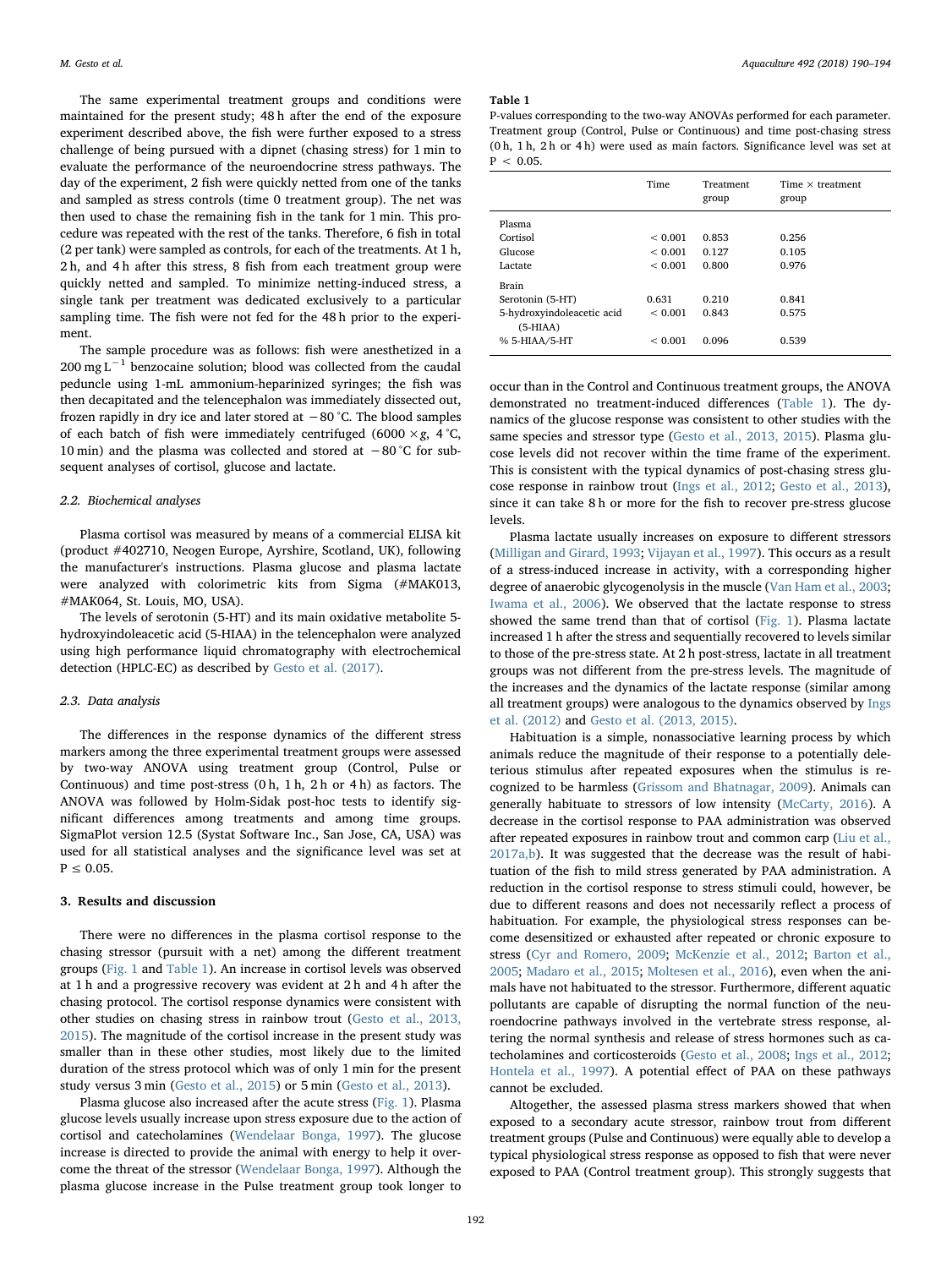#### <span id="page-3-22"></span>Table 2

Telencephalic content of serotonin (5-HT) and its metabolite 5-hydroxyindoleacetic acid (5-HIAA), and values of the % 5-HIAA/5-HT mass ratio, after 1 min of chasing stress in rainbow trout that were previously exposed to peracetic acid for 6 weeks.

|                                           | Control                         | Pulse              | Continuous         |  |  |
|-------------------------------------------|---------------------------------|--------------------|--------------------|--|--|
| 5 hydroxyindoleacetic acid (ng $g^{-1}$ ) |                                 |                    |                    |  |  |
| 0 h                                       | $122.77 \pm 5.23^{\circ}$       | $143.63 \pm 13.13$ | $130.30 \pm 6.88$  |  |  |
| 1 h                                       | $171.47 + 9.15^{\mathrm{b}}$    | $153.31 \pm 4.02$  | $154.41 \pm 11.38$ |  |  |
| 2 <sub>h</sub>                            | $159.73 + 13.87^{bc}$           | $160.36 + 8.31$    | $160.81 \pm 5.83$  |  |  |
| 4h                                        | $136.87 \pm 8.03$ <sup>ac</sup> | $128.27 \pm 10.83$ | $130.66 \pm 5.62$  |  |  |
| Serotonin $(\text{ng }g^{-1})$            |                                 |                    |                    |  |  |
| 0 <sub>h</sub>                            | $472.68 \pm 31.51$              | $544.51 \pm 19.40$ | $491.14 \pm 40.36$ |  |  |
| 1 h                                       | $468.41 \pm 19.67$              | $518.14 \pm 18.35$ | $520.65 \pm 32.28$ |  |  |
| 2 <sub>h</sub>                            | $500.16 + 39.12$                | $529.16 + 23.74$   | $509.16 + 22.72$   |  |  |
| 4h                                        | $483.52 + 18.10$                | $478.31 + 43.26$   | $488.53 \pm 20.79$ |  |  |
| % 5-HIAA/5-HT                             |                                 |                    |                    |  |  |
| 0 <sub>h</sub>                            | $26.55 \pm 2.38^{\circ}$        | $26.57 \pm 1.92$   | $26.79 \pm 1.14$   |  |  |
| 1 h                                       | $36.63 + 1.32^b$                | $30.16 \pm 1.43$   | $32.01 \pm 1.71$   |  |  |
| 2 <sub>h</sub>                            | $31.99 \pm 1.23^{ab}$           | $30.56 \pm 1.79$   | $31.88 + 1.43$     |  |  |
| 4h                                        | $28.41 \pm 1.75^{\circ}$        | $25.17 \pm 1.80$   | $27.05 \pm 1.51$   |  |  |
|                                           |                                 |                    |                    |  |  |

Values represent the average (and SEM) of  $n = 6-8$  fish. Different letters represent statistically significant differences ( $P < 0.05$ ) among time points for a given parameter and experimental group.

the decrease in the cortisol response after repeated exposure to PAA ([Liu et al., 2017a, 2017b\)](#page-3-0) was a true process of habituation [\(Grissom](#page-3-14) [and Bhatnagar, 2009](#page-3-14)) and was not the result of damage or disruption of the neuroendocrine cascade leading to the release of corticosteroids. This was further supported by the brain serotonergic activity. Serotonergic activity usually increases upon acute stress exposure in fish and other vertebrates [\(Winberg and Nilsson, 1993;](#page-4-15) [Emerson et al.,](#page-3-20) [2000;](#page-3-20) [Gesto et al., 2013](#page-3-10)). The serotonergic system is believed to participate at a high hierarchical level in the organization of the neuroendocrine response to stress in vertebrates ([Winberg and Nilsson,](#page-4-15) [1993;](#page-4-15) [Gesto et al., 2013](#page-3-10); [Lanfumey et al., 2008\)](#page-3-21). The chasing stress challenge induced a transient increase in telencephalic serotonergic activity ([Table 2\)](#page-3-22), similar to previous studies in rainbow trout exposed to acute stress ([Gesto et al., 2013;](#page-3-10) [Moltesen et al., 2016](#page-4-14)). Although this transient increase was only significant in the Control treatment group, the dynamics and the magnitude of the response were similar among treatment groups ([Table 1\)](#page-2-0) which supports an equal stress response for all fish in the experiment.

The dynamics of the different stress markers were as expected for a mild stressor in rainbow trout, with plasma cortisol, plasma lactate and brain serotonergic activity showing a rapid recovery. Fish from all treatment groups were able to mount a normal physiological stress response, independent of the previous exposure to PAA administration. Therefore, the decrease in plasma cortisol response after repeated exposure to PAA, as seen in previous studies, seems to be a true habituation to PAA administration, which supports the use of PAA as a welfare-friendly antimicrobial agent in aquaculture.

# Acknowledgements

We would like to thank Rasmus Frydenlund Jensen and Ole Madvig Larsen for their assistance in fish husbandry. Mention of trade names or commercial products in this article is solely for the purpose of providing specific information and does not imply recommendation or endorsement by the Technical University of Denmark, the Leibniz-Institute of Freshwater Ecology and Inland Fisheries or the U.S. Department of Agriculture. The USDA is an equal opportunity provider and employer.

#### Funding

This research was supported by the Robustfish project, funded by

the International Centre for Research in Organic Food Systems (ICROFS, Denmark) and the Green Development and Demonstration Programme (GUDP) under the Danish Ministry of Food, Agriculture and Fisheries.

#### References

- <span id="page-3-16"></span>Barton, B.A., Ribas, L., Acerete, L., Tort, L., 2005. Effects of chronic confinement on physiological responses of juvenile gilthead sea bream, Sparus aurata L., to acute handling. Aquac. Res. 36, 172–179. [http://dx.doi.org/10.1111/j.1365-2109.2004.](http://dx.doi.org/10.1111/j.1365-2109.2004.01202.x) 01202 $\mathbf{x}$
- <span id="page-3-7"></span>Cyr, N.E., Romero, L.M., 2009. Identifying hormonal habituation in field studies of stress. Gen. Comp. Endocrinol. 161, 295–303. [http://dx.doi.org/10.1016/j.ygcen.2009.02.](http://dx.doi.org/10.1016/j.ygcen.2009.02.001) [001](http://dx.doi.org/10.1016/j.ygcen.2009.02.001).
- <span id="page-3-4"></span>Danner, G.R., Merrill, P., 2005. Disinfectants, disinfection, and biosecurity in aquaculture. In: Scarfe, A.D., Lee, C., O'Bryen, P.J. (Eds.), Aquaculture Biosecurity: Prevention, Control, and Eradication of Aquatic Animal Disease. Blackwell Publishing Ltd, Oxford, UK. <http://dx.doi.org/10.1002/9780470376850.ch8>.
- <span id="page-3-20"></span>Emerson, A.J., Kappenman, D.P., Ronan, P.J., Renner, K.J., Summers, C.H., 2000. Stress induces rapid changes in serotonergic activity: restraint and exertion. Behav. Brain Res. 111, 83–92. [http://dx.doi.org/10.1016/S0166-4328\(00\)00143-1.](http://dx.doi.org/10.1016/S0166-4328(00)00143-1)
- <span id="page-3-1"></span>Farmer, B.D., Straus, D.L., Beck, B.H., Mitchell, A.J., Freeman, D., Meinelt, T., 2013. Effectiveness of copper sulphate, potassium permanganate and peracetic acid to reduce mortality and infestation of Ichthyobodo necator in channel catfish Ictalurus punctatus (Rafinesque 1818). Aquac. Res. 44, 1103–1109. [http://dx.doi.org/10.](http://dx.doi.org/10.1111/j.1365-2109.2012.03118.x) [1111/j.1365-2109.2012.03118.x](http://dx.doi.org/10.1111/j.1365-2109.2012.03118.x).
- <span id="page-3-18"></span>Gesto, M., Soengas, J.L., Míguez, J.M., 2008. Acute and prolonged stress responses of brain monoaminergic activity and plasma cortisol levels in rainbow trout are modified by PAHs (naphthalene, β-naphthoflavone and benzo(a)pyrene) treatment. Aquat. Toxicol. 86, 341–351. <http://dx.doi.org/10.1016/j.aquatox.2007.11.014>.
- <span id="page-3-10"></span>Gesto, M., López-Patiño, M.A., Hernández, J., Soengas, J.L., Míguez, J.M., 2013. The response of brain serotonergic and dopaminergic systems to an acute stressor in rainbow trout: a time course study. J. Exp. Biol. 216, 4435–4442. [http://dx.doi.org/](http://dx.doi.org/10.1242/jeb.091751) [10.1242/jeb.091751.](http://dx.doi.org/10.1242/jeb.091751)
- <span id="page-3-11"></span>Gesto, M., López-Patiño, M.A., Hernández, J., Soengas, J.L., Míguez, J.M., 2015. Gradation of the stress response in rainbow trout exposed to stressors of different severity: the role of brain serotonergic and dopaminergic systems. J. Neuroendocrinol. 27, 131–141. [http://dx.doi.org/10.1111/jne.12248.](http://dx.doi.org/10.1111/jne.12248)
- <span id="page-3-9"></span>Gesto, M., Skov, P.V., Jokumsen, A., 2017. Emergence time and skin melanin spot patterns do not correlate with growth performance, social competitive ability or stress response in farmed rainbow trout. Front. Neurosci. 11, art319. [http://dx.doi.org/10.](http://dx.doi.org/10.3389/fnins.2017.00319) [3389/fnins.2017.00319.](http://dx.doi.org/10.3389/fnins.2017.00319)
- <span id="page-3-14"></span>Grissom, N., Bhatnagar, S., 2009. Habituation to repeated stress: get used to it. Neurobiol. Learn. Mem. 92, 215–224. <http://dx.doi.org/10.1016/j.nlm.2008.07.001>.
- <span id="page-3-19"></span>Hontela, A., Daniel, C., Rasmussen, J.B., 1997. Structural and functional impairment of the hypothalamo-pituitary-interrenal axis in fish exposed to bleached kraft mill effluent in the St Maurice River, Quebec. Ecotoxicology 6, 1–12. [http://dx.doi.org/10.](http://dx.doi.org/10.1023/A:1018699405158) [1023/A:1018699405158.](http://dx.doi.org/10.1023/A:1018699405158)
- <span id="page-3-12"></span>Ings, J.S., Vijayan, M.M., Servos, M.R., 2012. Tissue-specific metabolic changes in response to an acute handling disturbance in juvenile rainbow trout exposed to municipal wastewater effluent. Aquat. Toxicol. 108, 53–59. [http://dx.doi.org/10.1016/](http://dx.doi.org/10.1016/j.aquatox.2011.09.009) [j.aquatox.2011.09.009](http://dx.doi.org/10.1016/j.aquatox.2011.09.009).
- <span id="page-3-13"></span>[Iwama, G.K., Alfonso, L.O.B., Vijayan, M.M., 2006. Stress in](http://refhub.elsevier.com/S0044-8486(17)32501-2/rf0065) fish. In: Evans, D.H., [Clairborne, J.B. \(Eds.\), The Physiology of Fishes, 3rd ed. CRC Press, Boca Raton, pp.](http://refhub.elsevier.com/S0044-8486(17)32501-2/rf0065) 319–[342](http://refhub.elsevier.com/S0044-8486(17)32501-2/rf0065).
- <span id="page-3-2"></span>Jussila, J., Makkonen, J., Kokko, H., 2011. Peracetic acid (PAA) treatment is an effective disinfectant against crayfish plague (Aphanomyces astaci) spores in aquaculture. Aquaculture 320, 37–42. <http://dx.doi.org/10.1016/j.aquaculture.2011.08.008>.
- <span id="page-3-5"></span>Lahnsteiner, F., Kletzl, M., 2016. Investigations on the effect of formalin and iodophor on embryo and larvae development in pikeperch, Sander lucioperca. J. Appl. Aquac. 28, 47–51. [http://dx.doi.org/10.1080/10454438.2016.1164649.](http://dx.doi.org/10.1080/10454438.2016.1164649)
- <span id="page-3-21"></span>Lanfumey, L., Mongeau, R., Cohen-Salmon, C., Hamon, M., 2008. Corticosteroid-serotonin interactions in the neurobiological mechanisms of stress-related disorders. Neurosci. Biobehav. Rev. 32, 1174–1184. [http://dx.doi.org/10.1016/j.neubiorev.](http://dx.doi.org/10.1016/j.neubiorev.2008.04.006) [2008.04.006](http://dx.doi.org/10.1016/j.neubiorev.2008.04.006).
- <span id="page-3-3"></span>Lilley, J.H., Inglis, V., 1997. Comparative effects of various antibiotics, fungicides and disinfectants on Aphanomyces invaderis and other saprolegniaceous fungi. Aquac. Res. 28, 461–469. <http://dx.doi.org/10.1046/j.1365-2109.1997.00800.x>.
- <span id="page-3-0"></span>Liu, D., Pedersen, L.F., Straus, D.L., Kloas, W., Meinelt, T., 2017a. Alternative prophylaxis/disinfection in aquaculture - adaptable stress induced by peracetic acid at low concentration and its application strategy in RAS. Aquaculture 474, 82–85. [http://dx.](http://dx.doi.org/10.1016/j.aquaculture.2017.03.027) [doi.org/10.1016/j.aquaculture.2017.03.027](http://dx.doi.org/10.1016/j.aquaculture.2017.03.027).
- <span id="page-3-8"></span>Liu, D., Straus, D.L., Pedersen, L.F., Meinelt, T., 2017b. Pulse versus continuous peracetic acid applications: effects on rainbow trout performance, biofilm formation and water quality. Aquac. Eng. 77, 72–79. [http://dx.doi.org/10.1016/j.aquaeng.2017.03.004.](http://dx.doi.org/10.1016/j.aquaeng.2017.03.004)
- <span id="page-3-17"></span>Madaro, A., Olsen, R.E., Kristiansen, T.S., Ebbesson, L.O.E., Nilsen, T.O., Flik, G., Gorissen, M., 2015. Stress in Atlantic salmon: response to unpredictable chronic stress. J. Exp. Biol. 218, 2538–2550. [http://dx.doi.org/10.1242/jeb.120535.](http://dx.doi.org/10.1242/jeb.120535)
- <span id="page-3-6"></span>Marchand, P.A., Phan, T.M., Straus, D.L., Farmer, B.D., Stüber, A., Meinelt, T., 2012. Reduction of in vitro growth in Flavobacterium columnare and Saprolegnia parasitica by products containing peracetic acid. Aquac. Res. 43, 1861–1866. [http://dx.doi.org/](http://dx.doi.org/10.1111/j.1365-2109.2011.02995.x) [10.1111/j.1365-2109.2011.02995.x](http://dx.doi.org/10.1111/j.1365-2109.2011.02995.x).
- <span id="page-3-15"></span>McCarty, R., 2016. Learning about stress: neural, endocrine and behavioral adaptations. Stress 19, 449–475. <http://dx.doi.org/10.1080/10253890.2016.1192120>.